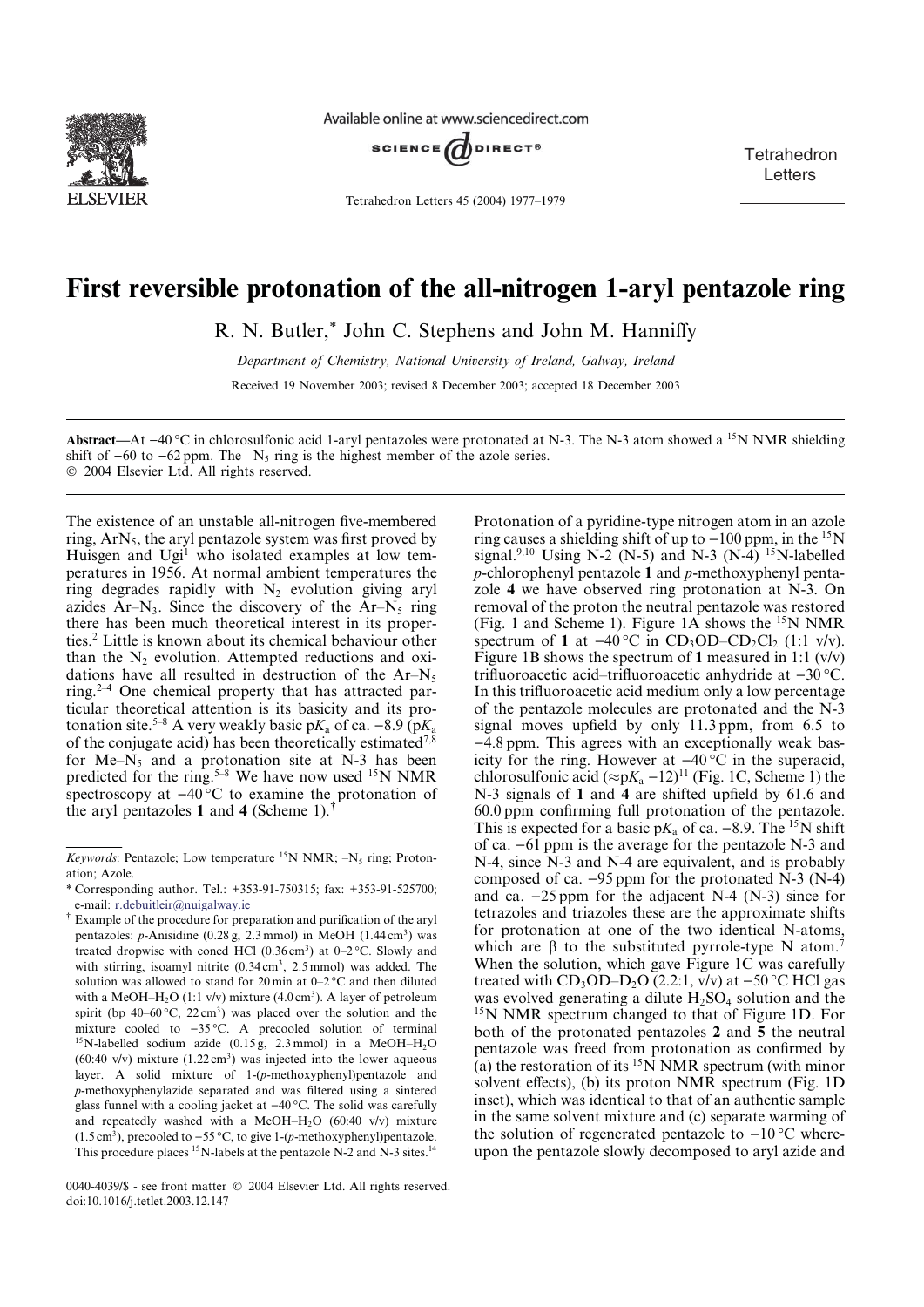

Scheme 1. <sup>15</sup>N NMR shifts from MeNO<sub>2</sub> for <sup>15</sup>N-labelled (\*N) substrates shown with <sup>1</sup>H shifts in parentheses: (i) ClSO<sub>3</sub>H; (ii) CD<sub>3</sub>OD–D<sub>2</sub>O (2.2:1, v/v); shifts for starting 1 and 4 in CD<sub>3</sub>OD–CD<sub>2</sub>Cl<sub>2</sub> (1:1, v/v), and for 1 regenerated from 2 in a mixture of ClSO<sub>3</sub>H (1.0 cm<sup>3</sup>) and CD<sub>3</sub>OD–D<sub>2</sub>O (2.2:1,  $v/v$ ,  $1.0 \text{ cm}^3$ ).



Figure 1. (A, C, D) <sup>15</sup>N NMR spectra for 1, 2 and recovered 1, respectively, as in scheme; (B) for 1 in  $CF_3CO_2H$ –( $CF_3CO_2O$  (1:1, v/v).

N<sub>2</sub> gas (Scheme 1). Hence in chlorosulfonic acid at  $-40$  °C 1-aryl pentazoles are protonated at N-3 and do not decompose.

The  $-N_5$  ring is the final member of the azole series, namely a very weak base, which protonates on the N atom, which is  $\beta$  to the pyrrole-type N atom.

It is of interest that 4 protonates on the pentazole N-3 and not on the ethereal oxygen. The  $pK_a$  of protonated anisole is  $-6.54$ .<sup>11,12</sup> A p-NO<sub>2</sub> group lowers the pK<sub>a</sub> of phenol by 2.74 units and since  $HN<sub>5</sub>$  is a stronger acid than  $HNO<sub>3</sub><sup>13</sup>$  the  $-N<sub>5</sub>$  substituent should lower the p $K<sub>a</sub>$ of MeO<sup>+</sup>H–C<sub>6</sub>H<sub>4</sub>N<sub>5</sub> to ca. –9. This, combined with the increased basicity of the pentazole ring due to the electron donating p-methoxyphenyl substituent, is enough to direct protonation of compound 4 to N-3.

## References and notes

- 1. Huisgen, R.; Ugi, I. Angew. Chem. 1956, 68, 705–706; Huisgen, R.; Ugi, I. Chem. Ber. 1957, 90, 2914–2927.
- 2. A review: Butler, R. N. In Comprehensive Heterocyclic Chemistry II; Katritzky, A. R., Rees, C. W., Scriven, E. F. V., Eds.; Pergamon: Oxford, 1996; Vol. 4, pp 897–904.
- 3. Ugi, I. Angew. Chem. 1961, 73, 172.